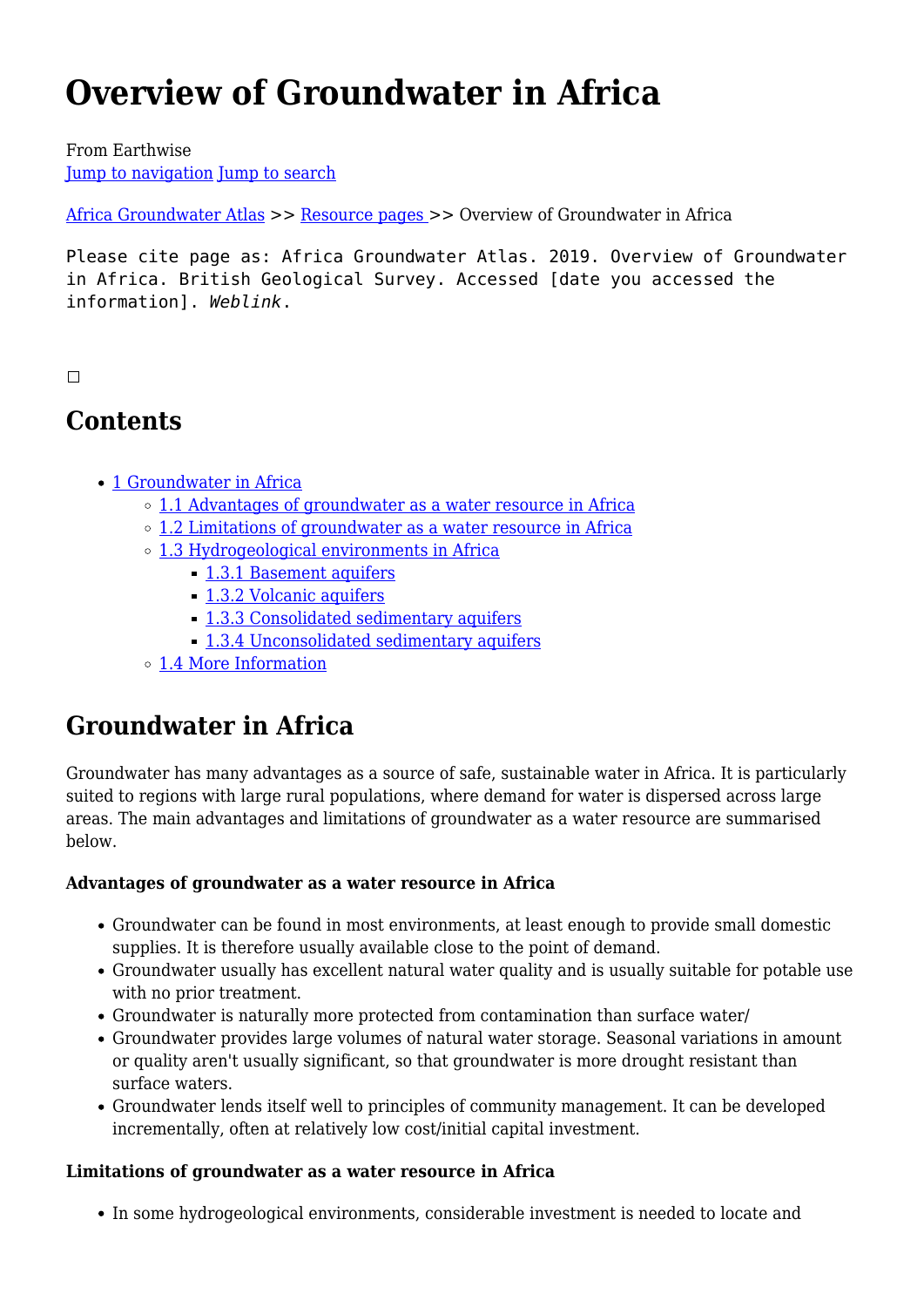develop suitable sites for groundwater abstraction - dug wells, drilled boreholes or improved springs.

- In some hydrogeological environments, there can be natural groundwater quality problems such as iron, fluoride or arsenic.
- As human development increases, the threat of groundwater pollution increases, and there is a greater need for awareness of, and action on, groundwater and aquifer protection.
- Groundwater can be vulnerable to over-abstraction, particularly in low productivity aquifers and/or as water demand and the ability to abstract large volumes of water both grow. Long term changes in rainfall patterns can also impact on groundwater recharge and renewal.
- As overall water supply coverage increases, more hydrogeologically difficult areas can remain unserved, and they become more costly to develop.

# **Hydrogeological environments in Africa**

How and where groundwater occurs depends primarily on **geology**, **geomorphology/weathering**, and **rainfall** (both current and historic). The interaction between these three factors gives rise to complex hydrogeological environments, with countless variations in the quantity, quality, ease of access to and renewability of groundwater resources. Because the hydrogeology - how groundwater exists and behaves - is different in each environment, different methods are needed to find, abstract and manage groundwater. Successfully developing groundwater resources depends on a good understanding of the hydrogeological environment.

Africa is hugely diverse in its geology, climate and hydrology. As a result, the hydrogeology of Africa is also hugely variable. But at a continental scale, there are only four main types of **hydrogeological environment** (or **aquifer type**) - shown in the map, below:

- **basement** aquifers;
- **volcanic** aquifers;
- **consolidated sedimentary** aquifers (which can be dominated by either fracture and/or intergranular flow); and
- **unconsolidated sedimentary** aquifers.

A detailed description of these environments is in [MacDonald and Davies \(2001\);](http://nora.nerc.ac.uk/501047/) and a summary is below.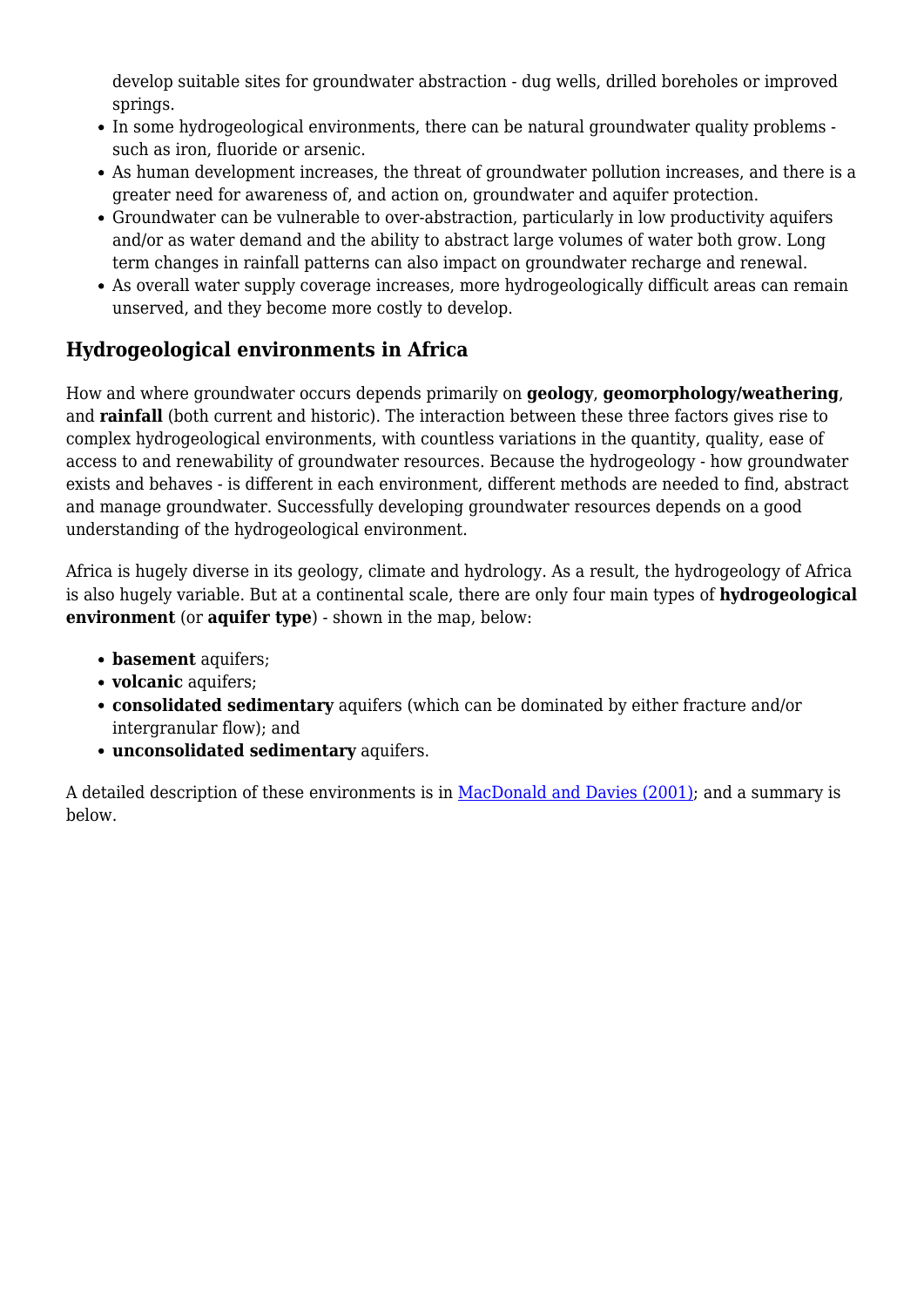

British Geological Survey © NERC 2011. All rights reserved. Boundaries of surficial geology of Africa, courtesy of the U.S. Geological Survey. The main hydrogeological environments in Africa

#### **Basement aquifers**

Crystalline basement rocks of Precambrian age underlie much of Africa. They form low productivity aquifers that provide small rural water supplies for tens, if not hundreds, of millions of people. Groundwater occurs where the rocks have been significantly weathered and/or in fracture zones, most of which are usually shallower than a few tens of metres depth. Borehole and well yields are generally low, but usually sufficient for rural demand.



Groundwater occurrence in a weathered basement aquifer

#### **Volcanic aquifers**

Volcanic rocks underlie a small but significant proportion of Africa's land area, and are an important water source for tens of millions of people, many of whom live in the drought stricken areas of the Horn of Africa. Groundwater in volcanic aquifers is found within palaeosoils and fractures between lava flows. Yields can be high, and springs are important sources in highland areas.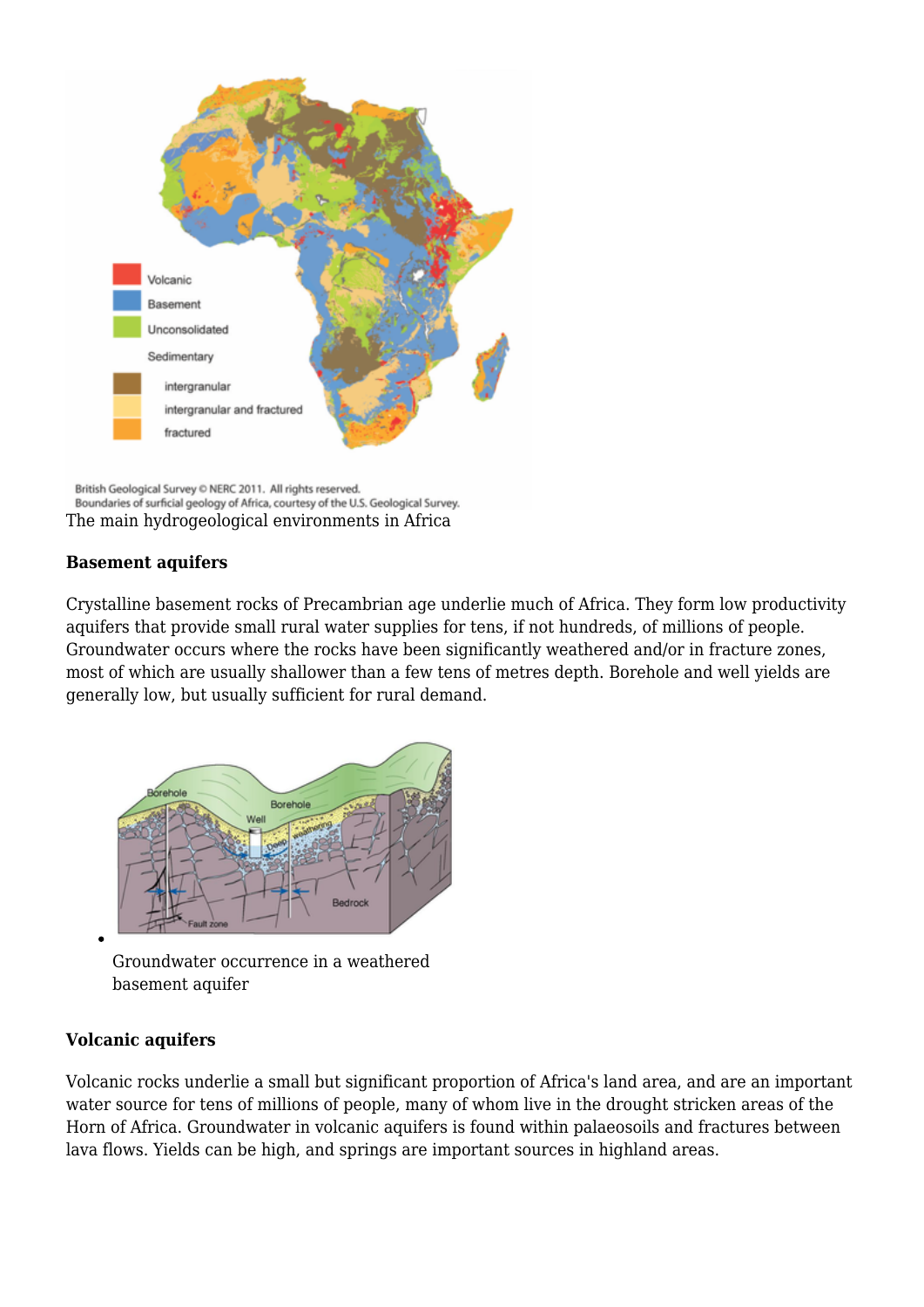

Groundwater occurrence in a volcanic rock aquifer

#### **Consolidated sedimentary aquifers**

Consolidated sedimentary rocks underlie around one third of Africa's land area, and can form thick, highly productive aquifers. The most significant aquifers are sandstones and limestones, which can be exploited for large urban as well as rural supplies. Mudstones however, which account for about 65% of all sedimentary rocks in Africa, contain little groundwater, and careful study is required to develop groundwater supplies from mudstones.



Groundwater occurrence in a consolidated sedimentary aquifer

#### **Unconsolidated sedimentary aquifers**

Unconsolidated sediments directly underlie much of Africa, and are extremely important for both rural and urban water supplies. Unconsolidated sands and gravels occur in most river valleys throughout Africa, and in many coastal areas. These deposits are often highly permeable and can store large volumes of groundwater at shallow depths, which is easy to exploit by traditional shallow wells and boreholes.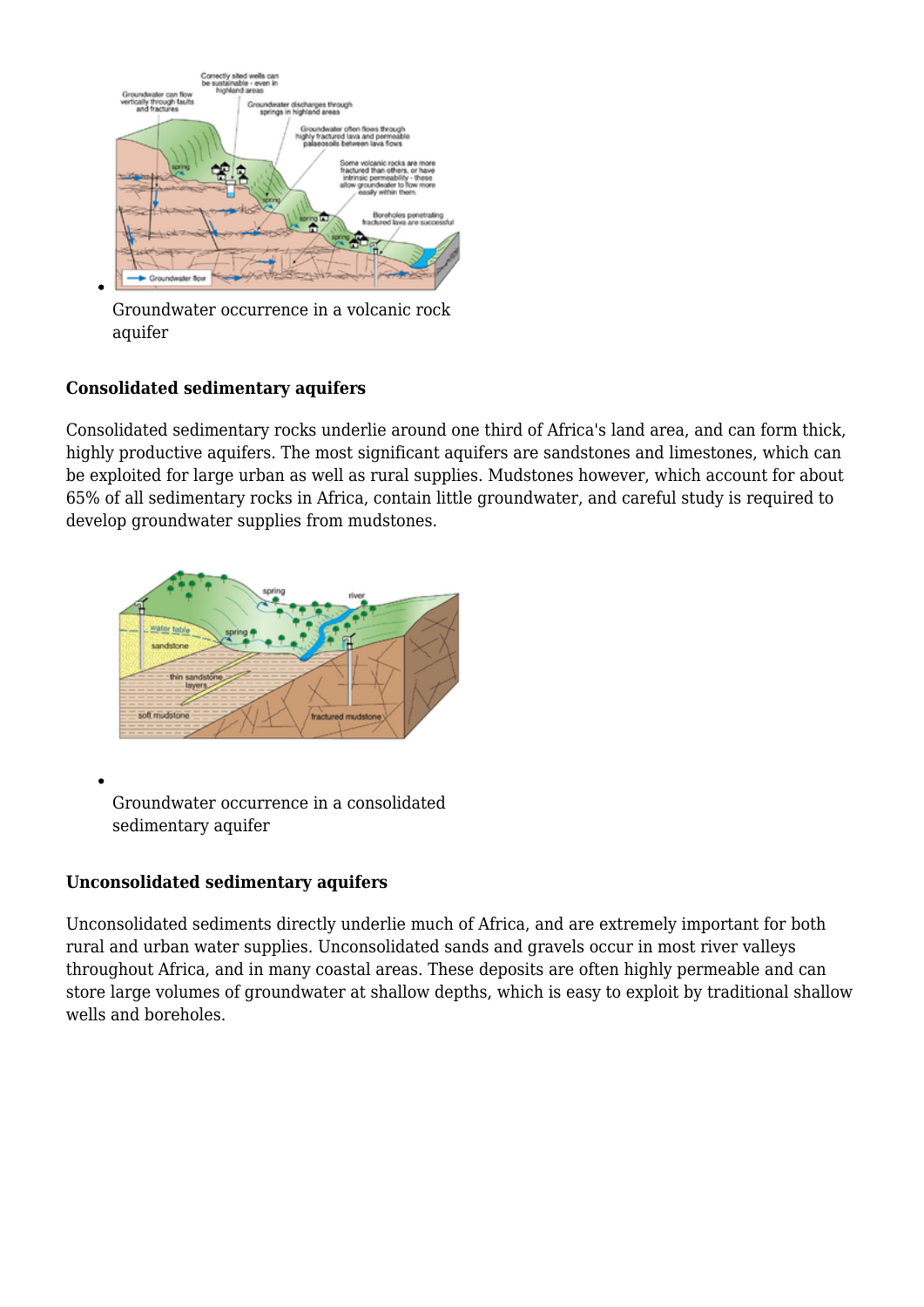

Groundwater occurence in unconsolidated valley alluvium

# **More Information**

More information on geology and aquifer characteristics across Africa can be found in these [resource pages](http://earthwise.bgs.ac.uk/index.php/Additional_resources): [geology;](http://earthwise.bgs.ac.uk/index.php/Geology) [hydrogeology map](http://earthwise.bgs.ac.uk/index.php/Hydrogeology_Map); and [aquifer properties.](http://earthwise.bgs.ac.uk/index.php/Aquifer_properties) More detailed information on aquifers in each country can be found in the [country pages](http://earthwise.bgs.ac.uk/index.php/Hydrogeology_by_country).

Maps summarising the hydrogeology of Africa: [Quantitative Groundwater Maps for Africa](http://www.bgs.ac.uk/research/groundwater/international/africanGroundwater/maps.html)

MacDonald, A.M. & Davies, J. 2000. [A brief review of groundwater for rural water supply in sub-](http://nora.nerc.ac.uk/501047/)[Saharan Africa.](http://nora.nerc.ac.uk/501047/) British Geological Survey Report WC/00/033.

MacDonald, A.M., Bonsor, H.C., Ó Dochartaigh, B.É. & Taylor, R.G. 2012. [Quantitative maps of](http://iopscience.iop.org/article/10.1088/1748-9326/7/2/024009;jsessionid=18D8D7F69C3ACBEED0D7494F46850BD6.c1) [groundwater resources in Africa.](http://iopscience.iop.org/article/10.1088/1748-9326/7/2/024009;jsessionid=18D8D7F69C3ACBEED0D7494F46850BD6.c1) Environmental Research Letters 7(2).

MacDonald, A.M. & Calow, R.C. 2009. [Developing groundwater for secure water supplies in Africa](http://nora.nerc.ac.uk/8460/). Desalination 248, 546-556. doi: 10.1016/j.desal.2008.05.100

[Africa Groundwater Atlas](http://earthwise.bgs.ac.uk/index.php/Africa_Groundwater_Atlas_Home) >> [Resource pages](http://earthwise.bgs.ac.uk/index.php/Additional_resources) >> Overview of Groundwater in Africa

#### Retrieved from

'[http://earthwise.bgs.ac.uk/index.php?title=Overview\\_of\\_Groundwater\\_in\\_Africa&oldid=41388'](http://earthwise.bgs.ac.uk/index.php?title=Overview_of_Groundwater_in_Africa&oldid=41388) [Categories:](http://earthwise.bgs.ac.uk/index.php/Special:Categories)

- [Additional resources](http://earthwise.bgs.ac.uk/index.php/Category:Additional_resources)
- [Africa Groundwater Atlas](http://earthwise.bgs.ac.uk/index.php/Category:Africa_Groundwater_Atlas)

# **Navigation menu**

# **Personal tools**

- Not logged in
- [Talk](http://earthwise.bgs.ac.uk/index.php/Special:MyTalk)
- [Contributions](http://earthwise.bgs.ac.uk/index.php/Special:MyContributions)
- [Log in](http://earthwise.bgs.ac.uk/index.php?title=Special:UserLogin&returnto=Overview+of+Groundwater+in+Africa&returntoquery=action%3Dmpdf)
- [Request account](http://earthwise.bgs.ac.uk/index.php/Special:RequestAccount)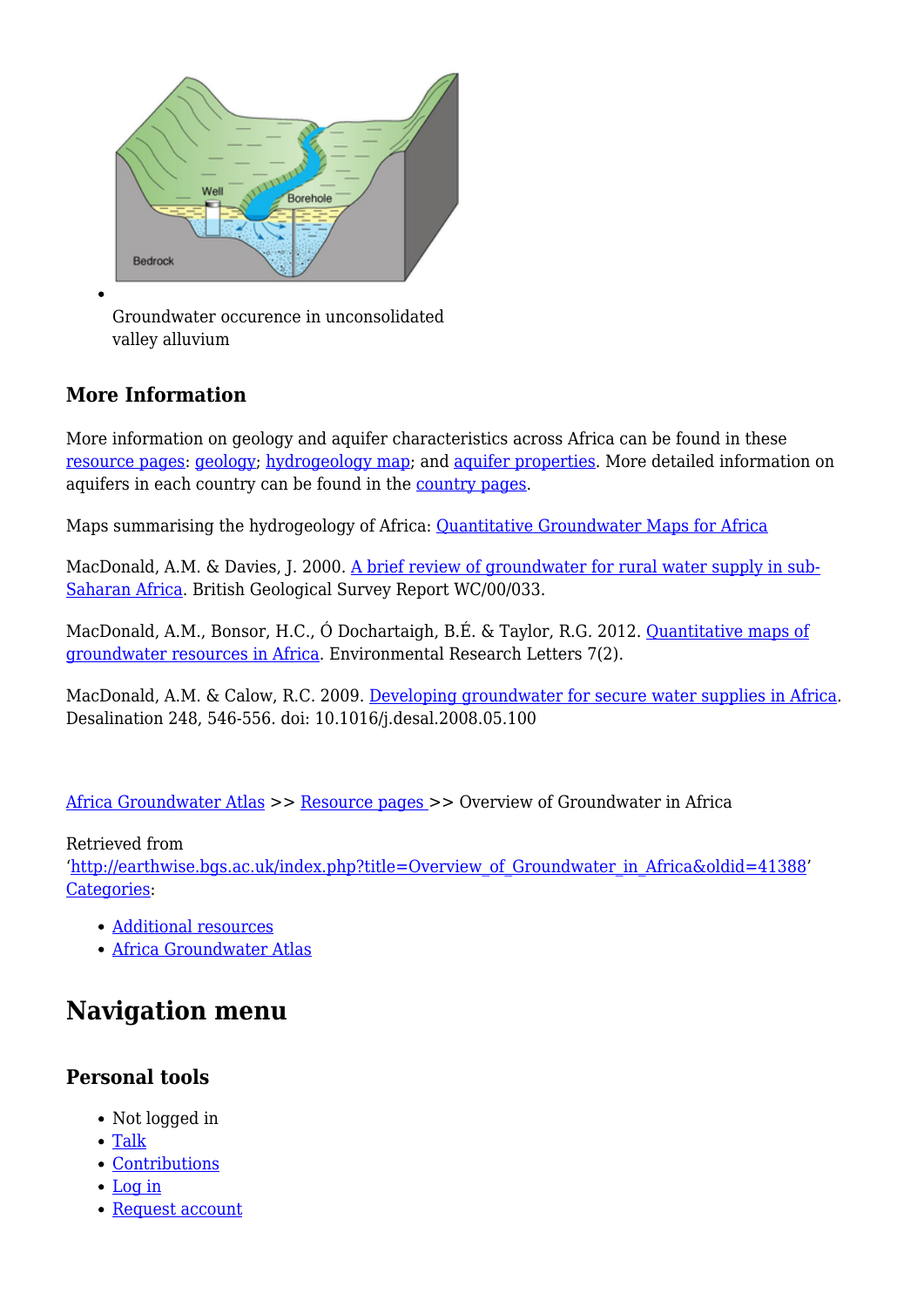### **Namespaces**

- [Page](http://earthwise.bgs.ac.uk/index.php/Overview_of_Groundwater_in_Africa)
- [Discussion](http://earthwise.bgs.ac.uk/index.php?title=Talk:Overview_of_Groundwater_in_Africa&action=edit&redlink=1)

 $\Box$ 

# **Variants**

### **Views**

- [Read](http://earthwise.bgs.ac.uk/index.php/Overview_of_Groundwater_in_Africa)
- [View source](http://earthwise.bgs.ac.uk/index.php?title=Overview_of_Groundwater_in_Africa&action=edit)
- [View history](http://earthwise.bgs.ac.uk/index.php?title=Overview_of_Groundwater_in_Africa&action=history)
- [PDF Export](http://earthwise.bgs.ac.uk/index.php?title=Overview_of_Groundwater_in_Africa&action=mpdf)

 $\Box$ 

# **More**

# **Search**

Search Go

# **Navigation**

- [Main page](http://earthwise.bgs.ac.uk/index.php/Main_Page)
- [Recent changes](http://earthwise.bgs.ac.uk/index.php/Special:RecentChanges)
- [Random page](http://earthwise.bgs.ac.uk/index.php/Special:Random)
- [Help about MediaWiki](https://www.mediawiki.org/wiki/Special:MyLanguage/Help:Contents)

# **Tools**

- [What links here](http://earthwise.bgs.ac.uk/index.php/Special:WhatLinksHere/Overview_of_Groundwater_in_Africa)
- [Related changes](http://earthwise.bgs.ac.uk/index.php/Special:RecentChangesLinked/Overview_of_Groundwater_in_Africa)
- [Special pages](http://earthwise.bgs.ac.uk/index.php/Special:SpecialPages)
- [Permanent link](http://earthwise.bgs.ac.uk/index.php?title=Overview_of_Groundwater_in_Africa&oldid=41388)
- [Page information](http://earthwise.bgs.ac.uk/index.php?title=Overview_of_Groundwater_in_Africa&action=info)
- [Cite this page](http://earthwise.bgs.ac.uk/index.php?title=Special:CiteThisPage&page=Overview_of_Groundwater_in_Africa&id=41388)
- [Browse properties](http://earthwise.bgs.ac.uk/index.php/Special:Browse/:Overview-5Fof-5FGroundwater-5Fin-5FAfrica)
- This page was last modified on 2 July 2019, at 11:01.
- [Privacy policy](http://earthwise.bgs.ac.uk/index.php/Earthwise:Privacy_policy)
- [About Earthwise](http://earthwise.bgs.ac.uk/index.php/Earthwise:About)
- [Disclaimers](http://earthwise.bgs.ac.uk/index.php/Earthwise:General_disclaimer)